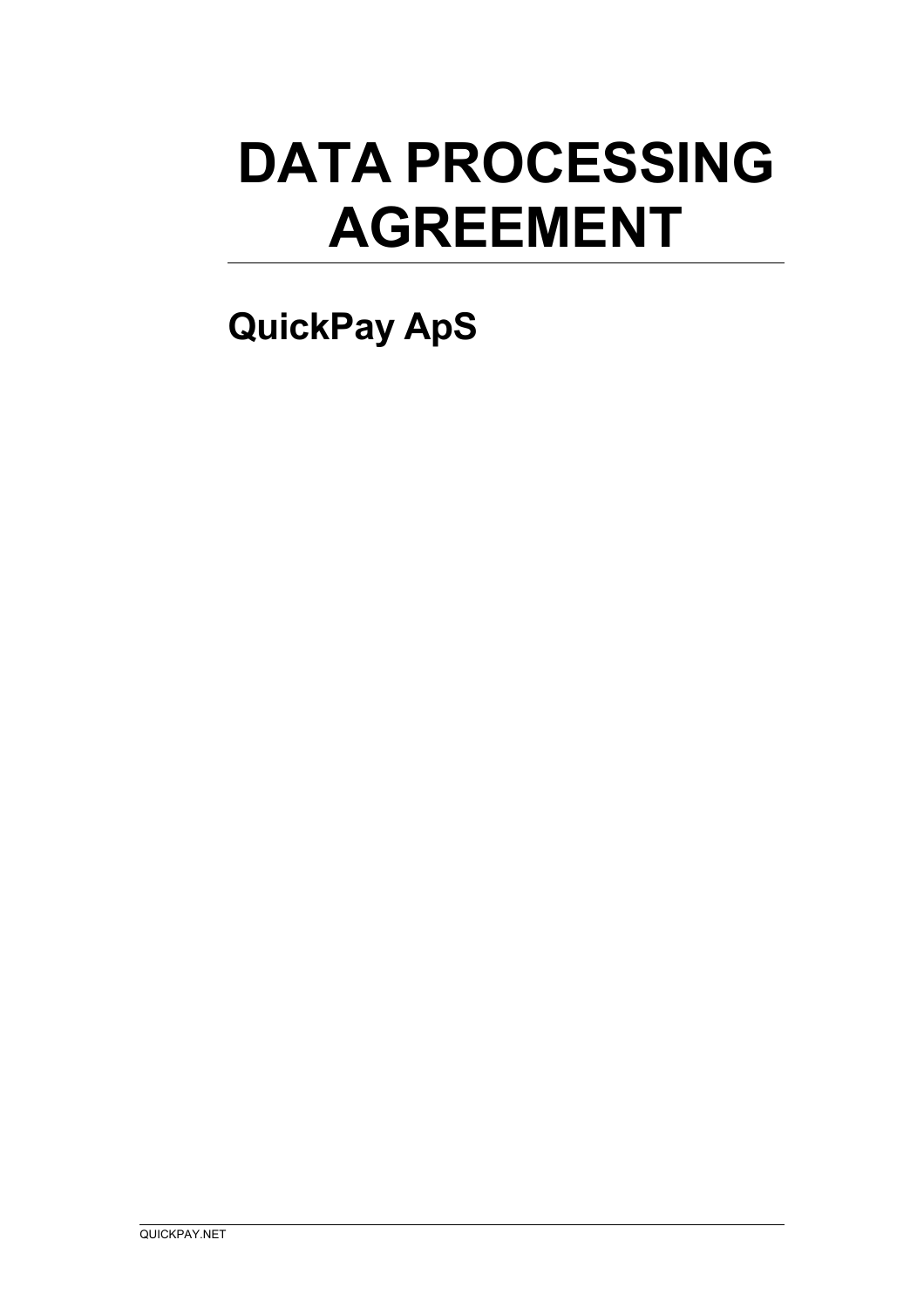#### Table of contents

## § 1 Parties

Your company:

(the "Data Controller")

and

Quickpay ApS Company No: DK-21822434 Ostergade 25, **1** tv. 8000 Arhus C Denmark (the "Data Processor")

(collectively the "Parties" and individually the "Party")

 $\mathcal{L}_\text{max}$  and the contract of the contract of the contract of the contract of the contract of the contract of

 $\mathcal{L}_\text{max}$  and  $\mathcal{L}_\text{max}$  and  $\mathcal{L}_\text{max}$  and  $\mathcal{L}_\text{max}$  and  $\mathcal{L}_\text{max}$  and  $\mathcal{L}_\text{max}$ 

have concluded this Data Processing Agreement (the "Agreement") on the Data Processor's processing of personal data on behalf of the Data Controller.

# § 2 Background

The personal data to be processed by the Data Processor concerns the data The Data Controller are sending to the Data Processor when selling products on the Internet (making transactions).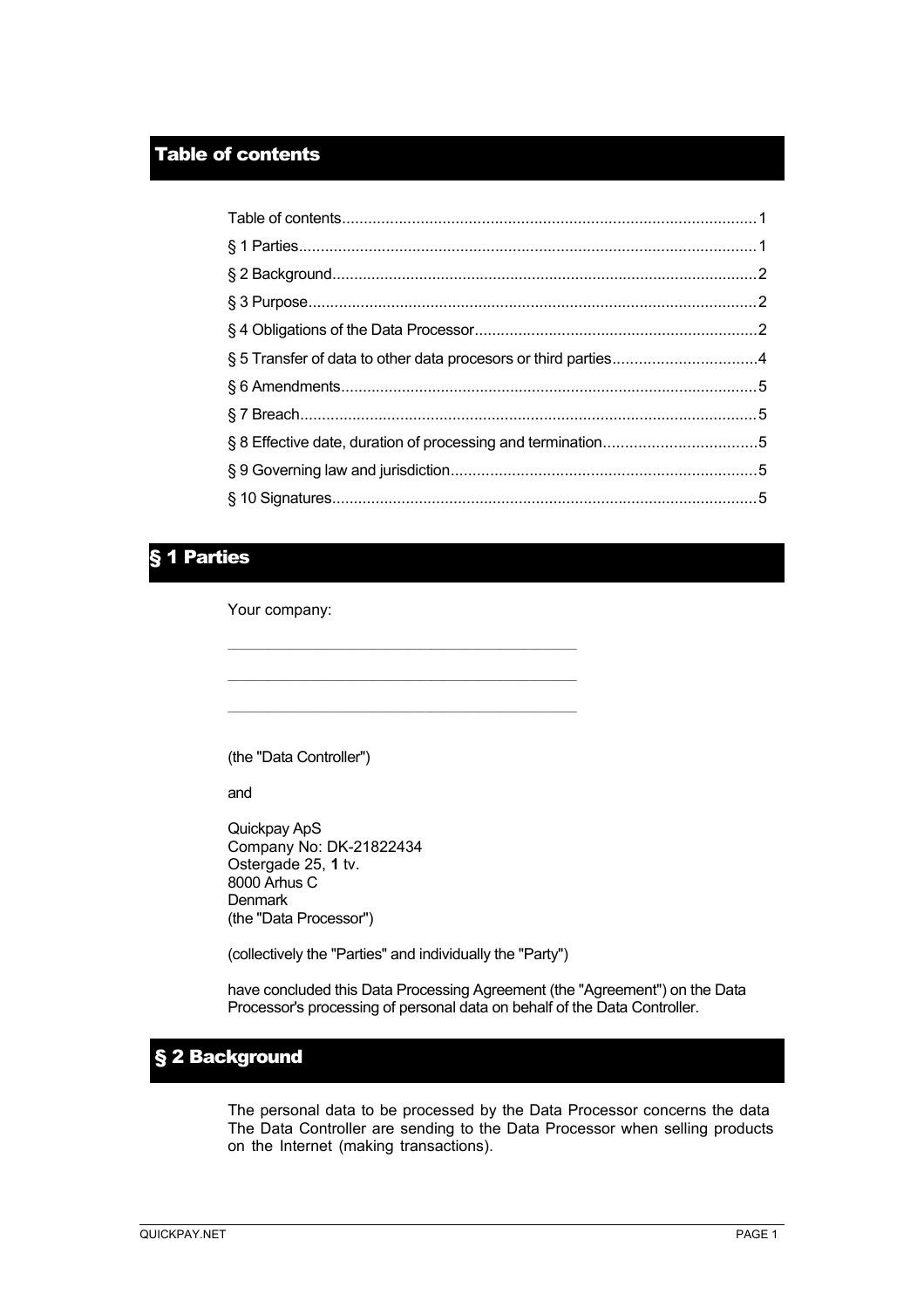The Data Processor shall only process personal data for purposes which are necessary in order to perform the Services ("the Services") stipulated in the nature of the PSP-product.

#### § 4 Obligations of the Data Processor

To the extent that the provision of the Services by the Data Processor involves the processing of personal data within the meaning of the applicable data protection legislation, the Data Processor agrees that:

- The Data Processor warrants to the Data Controller that it complies and will comply with its obligations as a data processor under the applicable data protection legislation.
- All processing by the Data Processor of the personal data provided by the Data Controller shall only be carried out on documented instructions from the Data Controller for the provision of the Services, including with regard to transfers of personal data in any form or by any means whatsoever outside its usual place of business, unless the Data Processor is required to do so by applicable Union or Member State Law. In such case, the Data Processor shall inform the Controller of that legal requirement immediately before processing the personal data, unless applicable legislation prohibits such information on important grounds of public interest. Furthermore, the Data Processor is obliged to comply with any and all data protection legislation in force from time to time, and to inform the Data Controller immediately if, in his opinion, an instruction may breach any applicable data protection provisions.
- The Data Processor shall implement and follow all appropriate and necessary technical and organizational security measures, including any additional measures, required to ensure a level of security appropriate to the harm that might result from unauthorised or unlawful access, processing or accidental loss, destruction or damage to the personal data, and shall ensure that the data is not accidentally or unlawfully destroyed, lost or impaired or brought to the knowledge of unauthorized third parties, abused or otherwise processed in a manner which is contrary to the applicable Danish personal data protection legislation, or any other applicable data protection regulation that may be in force from time to time. In any case and unless otherwise directed in writing by the Data Controller, the Data Processor must, among other things:
	- introduce login and password procedures and set up and maintain a firewall.
	- ensure the ongoing confidentiality, integrity, availability and resilience of systems and services processing personal data.
	- ensure that it has the ability to restore the availability and access to the personal data in a timely manner in the event of a physical or technical incident.
	- implement a process for regularly testing, assessing and evaluating the effectiveness of technical and organisational measures for ensuring the security of the processing.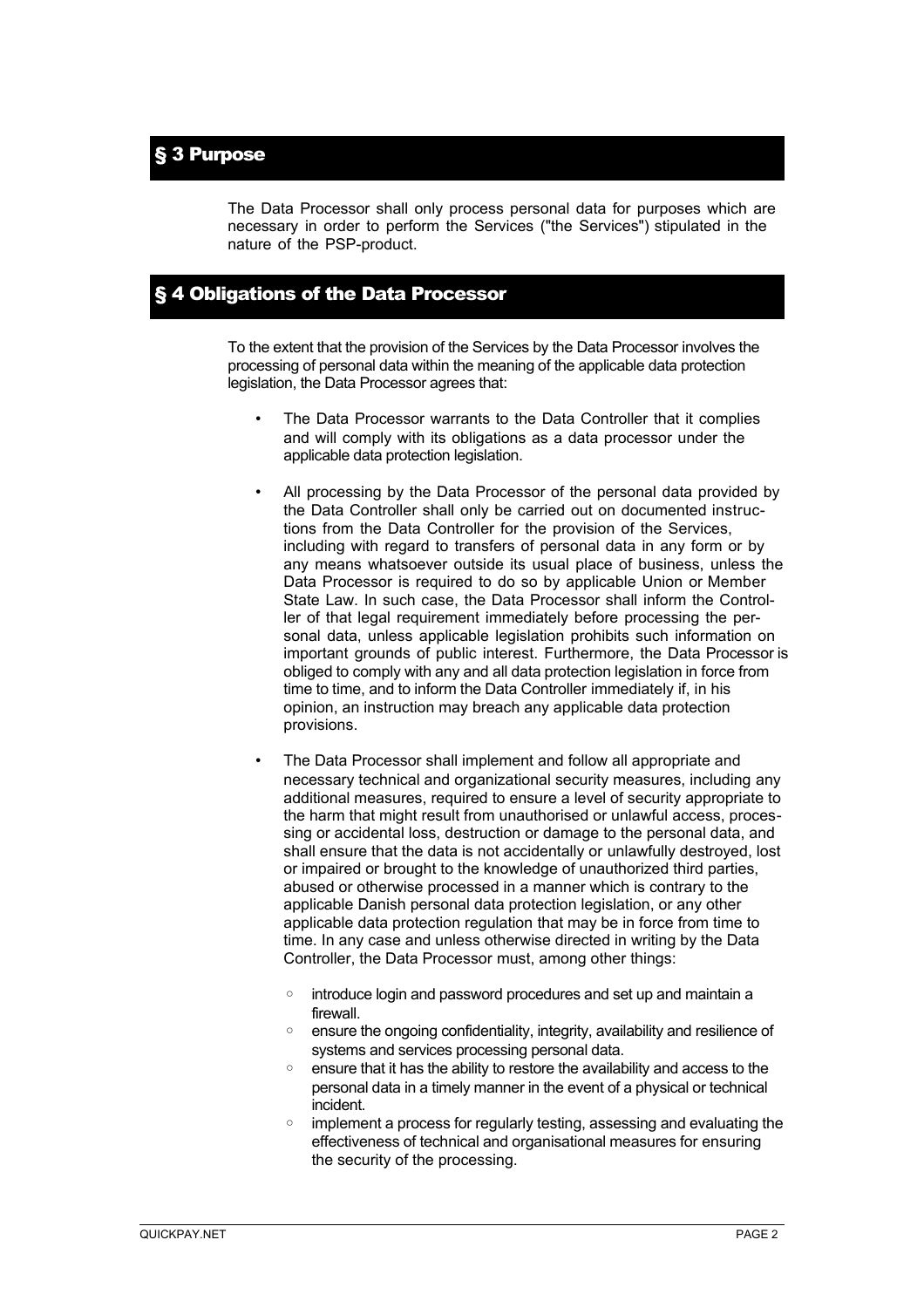- ensure the pseudonymisation and encryption of personal data when appropriate.
- ensure that only employees with a work related purpose have access to the personal data, and ensure that all employees with access to the data shall not process the data except on instructions from the Data Controller, unless he or she is required to do so by Union or Member State Law.
- store data storage media securely so that it is not accessible to third parties.
- ensure that buildings and systems used for data processing are secure and that only high-quality hardware and software, which is regularly updated is used.
- ensure that tests and waste material are destroyed in accordance with data protection requirements on the specific written instruction of the Data Controller. In particular cases, to be determined by the Data Controller, such tests and waste material must be stored or returned.
- The personal data are confidential in nature and shall be kept confidential. The Data Processor shall ensure that all employees and/or agents engaged in processing the personal data have received proper training, adequate instructions and guidelines on the processing of the personal data, and have committed themselves to confidentiality. In addition, the Data Processor must ensure that the employees involved with the processing of the personal data are familiar with the applicable and implemented security requirements and will keep the personal data confident.
- If the Data Processor processes personal data in another EU/EEA member state other than Denmark, the Data Processor must also comply with any and all legislation concerning security measures in that member state.
- The Data Processor must notify the Data Controller immediately where there is an interruption in operation, a suspicion that data protection rules have been breached or other irregularities in connection with the processing of the personal data occur. In any case, the Data Processor shall (and shall procure that its agents shall) promptly notify the Data Controller of any security incident that leads or may lead to the accidental or unlawful destruction, loss, alteration, unauthorized disclosure of, or access to personal data transmitted, stored or otherwise processed by the Data Processor in connection with the Services ("Security Breach"). The notification to the Data Controller shall in any case include: (a) the nature of the Security Breach; (b) the recommended measures to minimize the negative effects of the Security Breach; (c) the identified and probable consequences of the Security Breach on the processing of personal data by the Data Processor in connection with the Services; and (d) the (proposed) actions (to be) taken to remedy the consequences for the protection of personal data processed by the Data Processor in connection with the Services.
- The Data Processor shall (and shall procure that its agents shall) provide full cooperation to the Data Controller with respect to any Security Breach, including - but not limited to - providing adequate information and support relating to (a) the recovery of the Security Breach and the prevention of future Security Breaches; (b) the limitation of the impact of the Security Breach on the privacy of the data subjects involved; (c) the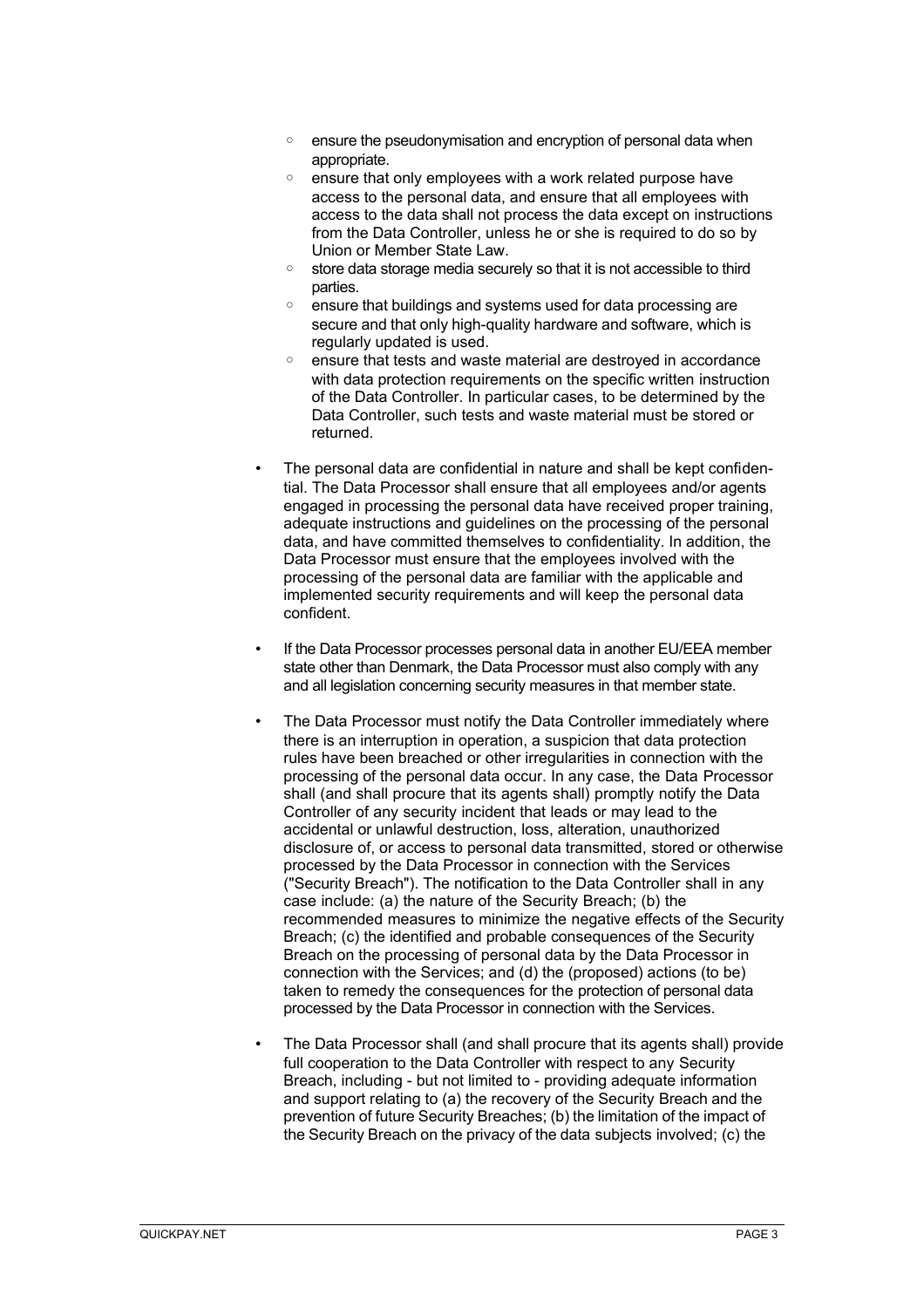compensation of damages suffered by the Data Controller as a result of the Security Breach.

- Upon the request of the Data Controller, the Data Processor must promptly provide the Data Controller with all information necessary to demonstrate that the Data Processor has taken the necessary technical and organizational security measures, and to demonstrate compliance with any and all applicable data protection regulations. In this connection, the Data Processor shall allow for and contribute to audits, including inspections, conducted by the Data Controller or another auditor mandated by the Data Controller. The Data Controller must, in addition hereto, compensate the Data Processor for time spent by it and its employees in connection with the above.
- The Data Processor shall promptly notify the Data Controller about any legally binding request for disclosure of the personal data by law enforcement or other applicable authority unless otherwise prohibited by applicable law.
- Upon request of the Data Controller, the Data Processor shall assist the Data Controller in taking any actions deemed necessary or appropriate to deal with complaints or allegations of or in connection with a failure to comply with the appli-cable data protection legislation.

#### § 5 Transfer of data to other data procesors or third parties

The Data Processor may only transfer the personal data processed by the Data Processor in connection with the Services to other data processors or third parties in circumstances where it has received specific, prior written authorisation from the Data Controller to this effect. The Data Processor is not entitled to disclose or hand over personal data to third parties or other data processors without the prior written instruction of the Data Controller, unless such disclosure or handover is stipulated by applicable law.

Before transferring personal data to another data processor (sub-processor), the Data Processor must ensure that (1) the Data Controller approved the engagement of such sub-processor as set out in clause 5.1, (2) the Data Processor and the subprocessor enter into an agreement on similar terms to those set out in this Agreement, especially with respect to providing sufficient guarantees to implement appropriate technical and organizational security measures ("Sub-Data Processor Agreement"); (3) the Sub-Data Processor Agreement terminates automatically upon termination of this Agreement; and (4) the Sub-Data Processor Agreement must be submitted to and approved by the Data Controller.

Where that sub-processor fails to fulfil its obligations, the Data Processor shall remain fully liable to the Data Controller for the performance of that other subprocessor's obligations.